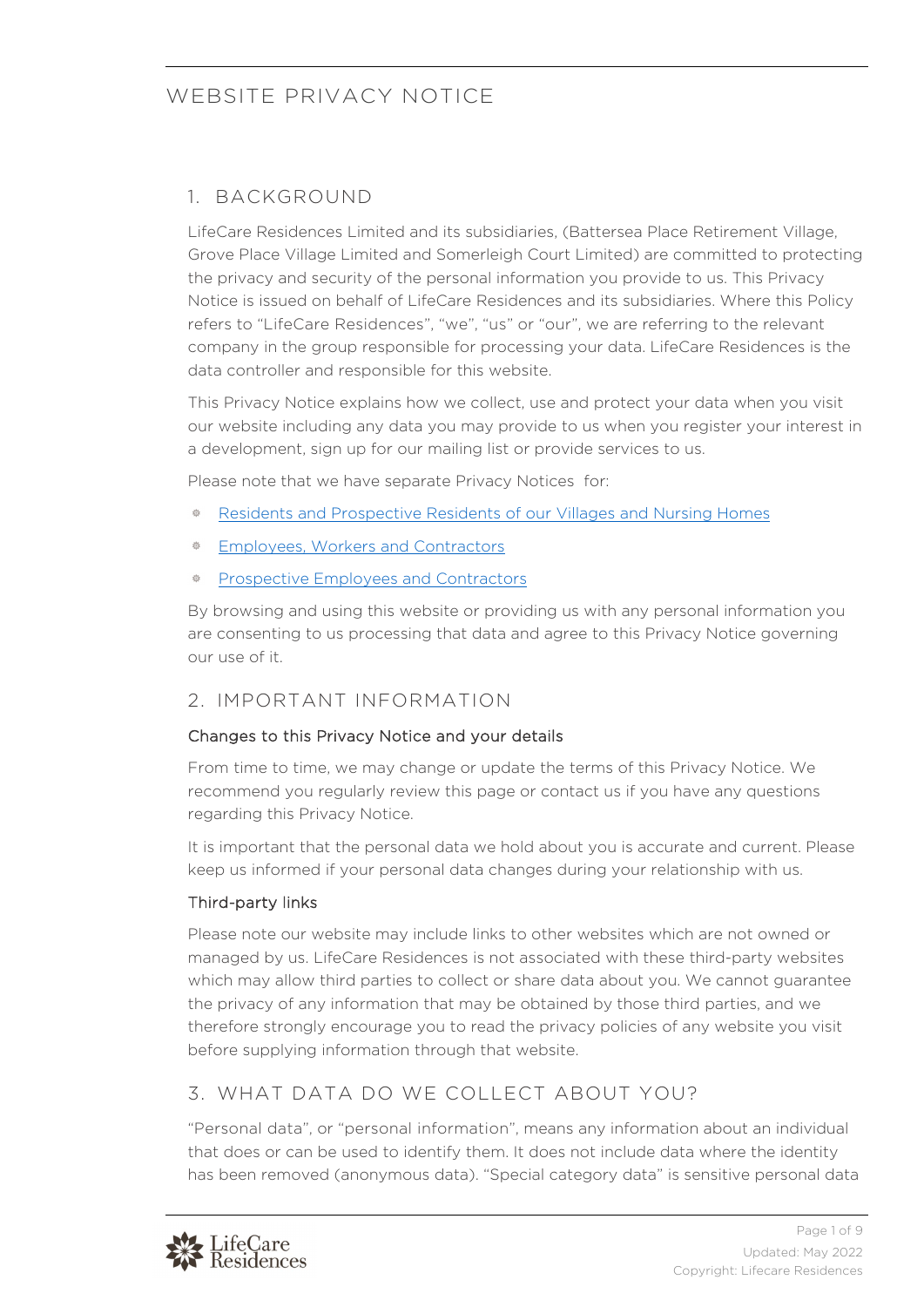which requires a higher level of protection (this includes details about your race or ethnicity, religious or philosophical beliefs, sex life, sexual orientation, political opinions, information about your health and genetic and biometric data). We do not collect any special category data about you through our website.

We have categorised below the type of personal data which we may collect, use and store:

| Contact information                   | Includes first name, surname, maiden name,<br>marital status, title, date of birth, home address,<br>telephone numbers, email addresses, details of<br>relatives or primary advisers (where relevant). |
|---------------------------------------|--------------------------------------------------------------------------------------------------------------------------------------------------------------------------------------------------------|
| IT data                               | Includes internet protocol (IP) address, browser<br>type and devices used.                                                                                                                             |
| Information about your<br>preferences | Includes details of your interests, preferences,<br>feedback, and survey responses.                                                                                                                    |
| Usage data                            | Includes information about your browsing activity,<br>the pages you visit and how you use our website<br>and services.                                                                                 |
| Marketing and communication<br>data   | Includes your preferences in receiving marketing<br>from us and our third parties and your<br>communication preferences.                                                                               |

Where possible, we indicate the basic information that is required to enable us to respond to your enquiry, to fulfil a contract with you or that we are required to collect by law. We will make it clear where your response is voluntary, and you are free not to provide us with the information if you would prefer not to do so.

### 4. HOW IS YOUR PERSONAL DATA COLLECTED?

You may provide us with personal data when you: -

- enquire about one of our Villages or developments via the website, by telephone, post or email.
- <sup>\*</sup> attend an open day or event which we attend.
- arrange a property viewing.
- subscribe to our mailing list, newsletter or other marketing communications or request a brochure.
- <sup>\*</sup> agree to provide us with services.

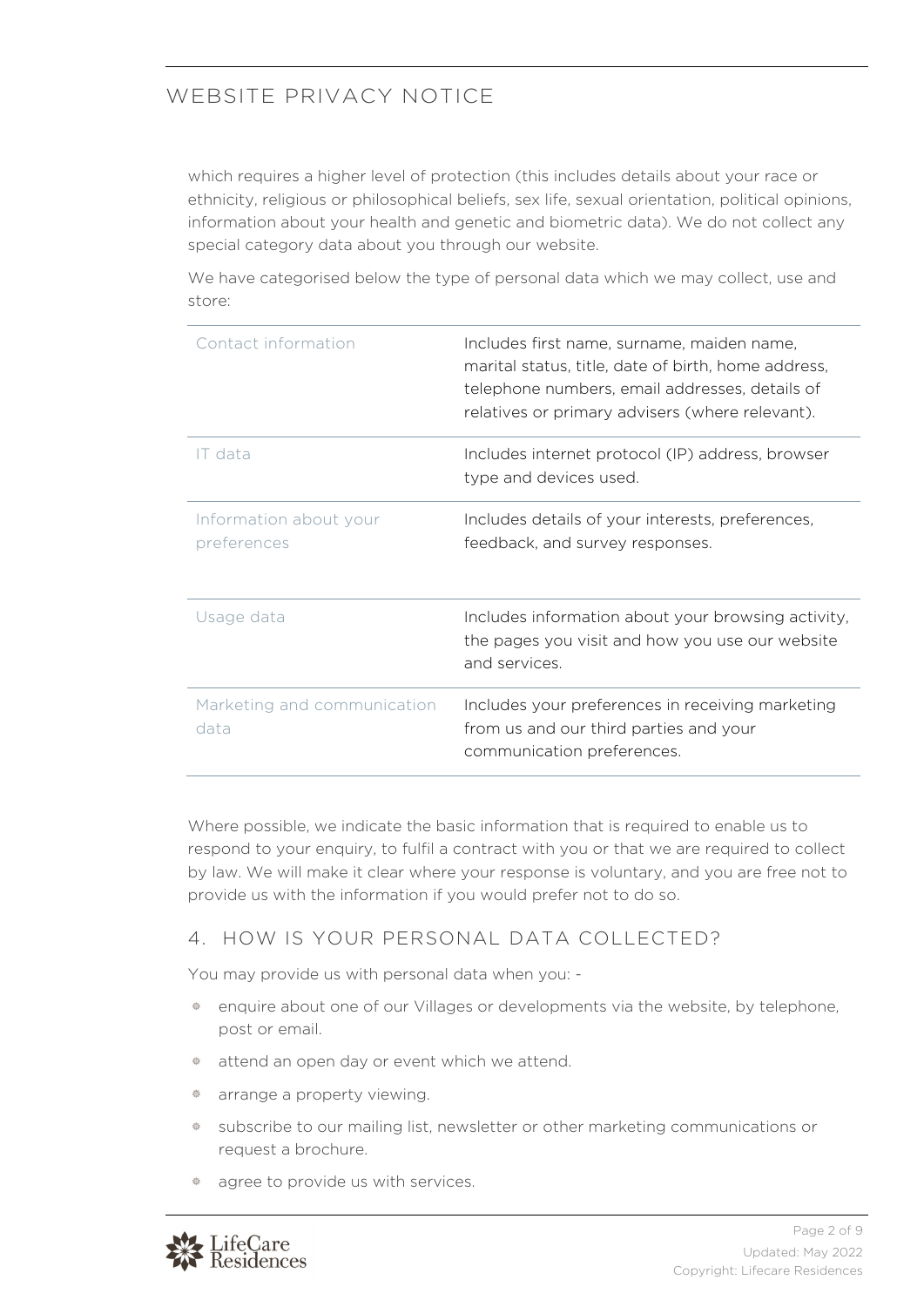- enter a promotion or survey.
- provide feedback.
- submit a CV or recruitment enquiry via our website.

We may receive personal data about you from various third parties and publicly available sources as set out below: -

- <sup>\*</sup> IT Data from analytics providers.
- Information to identify and contact you from publicly available sources. 辯
- Contact information from telephone tracking services.
- Information to identify and contact you from events which we have sponsored and/or attended.
- Information to identify and contact you from estate agents and/or resident referrals.
- **\*** Health professionals.

#### 5. COOKIES

We may also collect IT Data automatically as you interact with our website. We collect this personal data by using cookies and other similar technologies. If you disable or refuse cookies, some parts of this website may become inaccessible or not function properly. We have carefully chosen these Cookies and have taken steps to ensure that your privacy and personal data is protected and respected at all times. All Cookies used by and on our website are used in accordance with current Cookie Law.

#### 6. HOW DO WE USE YOUR PERSONAL DATA?

We will only use your personal information as permitted by the UK General Data Protection Regulation (UK GDPR) and any other relevant data protection laws. Most commonly, we will use your personal information in the following circumstances:

- Where we need to perform the contract, we have entered into with you.
- \* Where we need to comply with a legal or regulatory obligation.
- Where it is necessary for our legitimate interests (or those of a third party) and your interests and fundamental rights do not override those interests.

We may also use your personal information in the following situations, which are likely to be rare:

- Where we need to protect your interests (or someone else's interests).
- Where it is needed in the public interest.

You have the right to withdraw consent to marketing at any time by contacting us or unsubscribing to any marketing information sent to you.

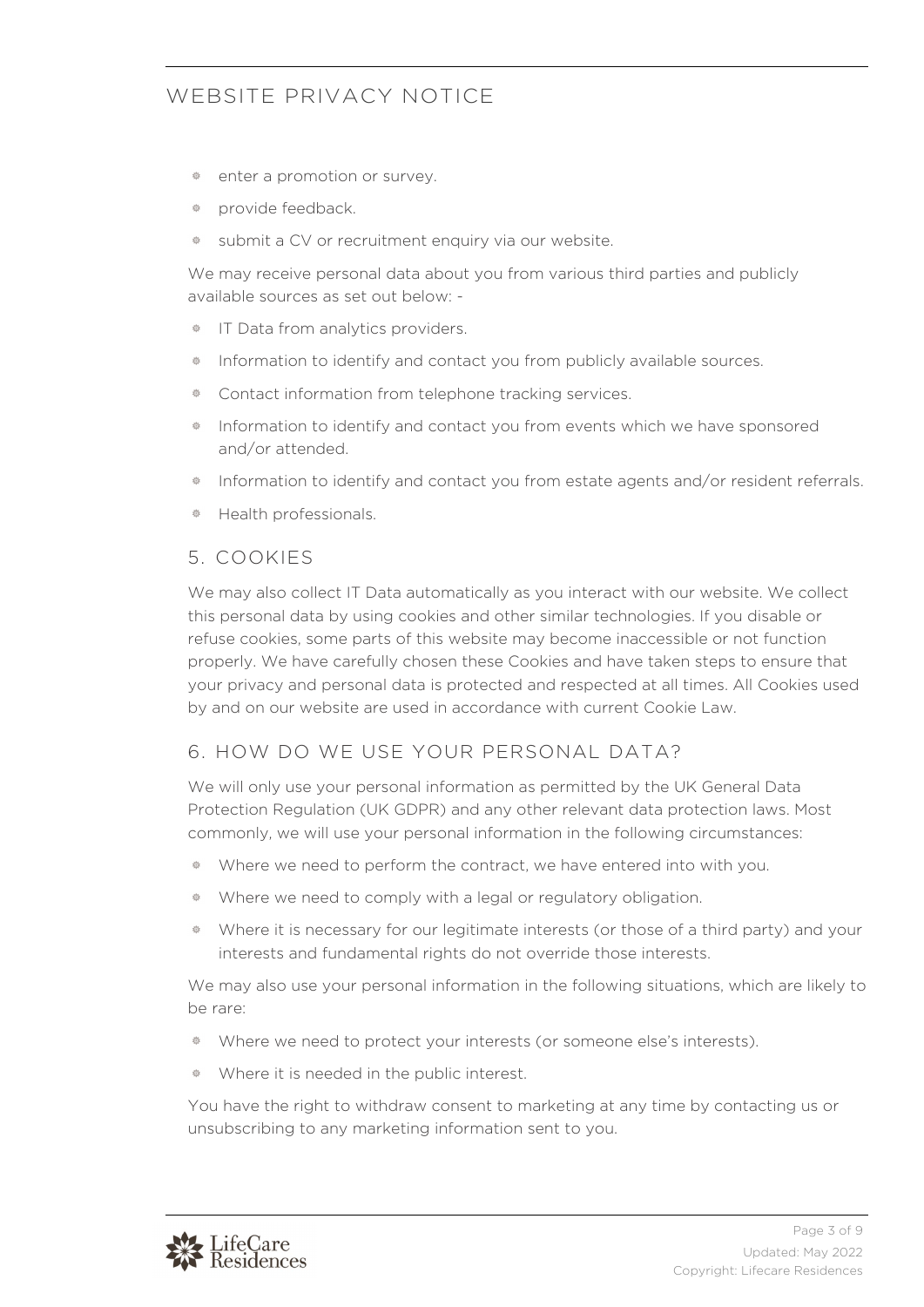## 7. PURPOSES FOR WHICH WE WILL USE YOUR PERSONAL DATA

We have set out below, a description of all the ways that we might use your personal data, and which of the legal basis we rely on to do so.

| Purpose                                                                                                                                                                                                                                                             | Type of data                                                                                              | Lawful basis for processing                                                                                                                                                                                     |
|---------------------------------------------------------------------------------------------------------------------------------------------------------------------------------------------------------------------------------------------------------------------|-----------------------------------------------------------------------------------------------------------|-----------------------------------------------------------------------------------------------------------------------------------------------------------------------------------------------------------------|
| To add you to our<br>database and/or mailing<br>list                                                                                                                                                                                                                | Contact<br>information                                                                                    | (a) Consent<br>(b) Necessary for legitimate Interest<br>(to ensure that interested parties<br>are kept up to date with relevant<br>information about our products and<br>services)                              |
| To manage our<br>relationship with you<br>which will include:<br>(a) Notifying you about<br>important changes or<br>developments<br>(b) Asking you to<br>provide feedback and<br>respond to surveys etc.<br>(c) Inviting you to<br>events / send you<br>newsletters | Contact<br>information<br>Information about<br>your preferences<br>Marketing and<br>Communication<br>data | (a) Necessary to comply with a<br>legal obligation<br>(b) Necessary for our legitimate<br>interests (to keep our records<br>updated and to study how<br>residents use our products/<br>services)<br>(c) Consent |
| To respond to specific<br>requests for information<br>about services and other<br>enquiries and to<br>progress your interest in<br>our services                                                                                                                     | Contact<br>information<br>Marketing and<br>Communication<br>data                                          | (a) Performance of a contract with<br>you<br>(b) Necessary for our legitimate<br>interests<br>(c) Consent (where appropriate)                                                                                   |
| To administer and<br>protect our business and<br>this website (including<br>troubleshooting, data<br>analysis, testing, system<br>maintenance and<br>reporting)                                                                                                     | Contact<br>Information<br>IT data                                                                         | (a) Necessary for our legitimate<br>interests (provision of<br>administration and IT services, to<br>prevent fraud and protect network<br>security)<br>(b) Necessary to comply with a<br>legal obligation       |

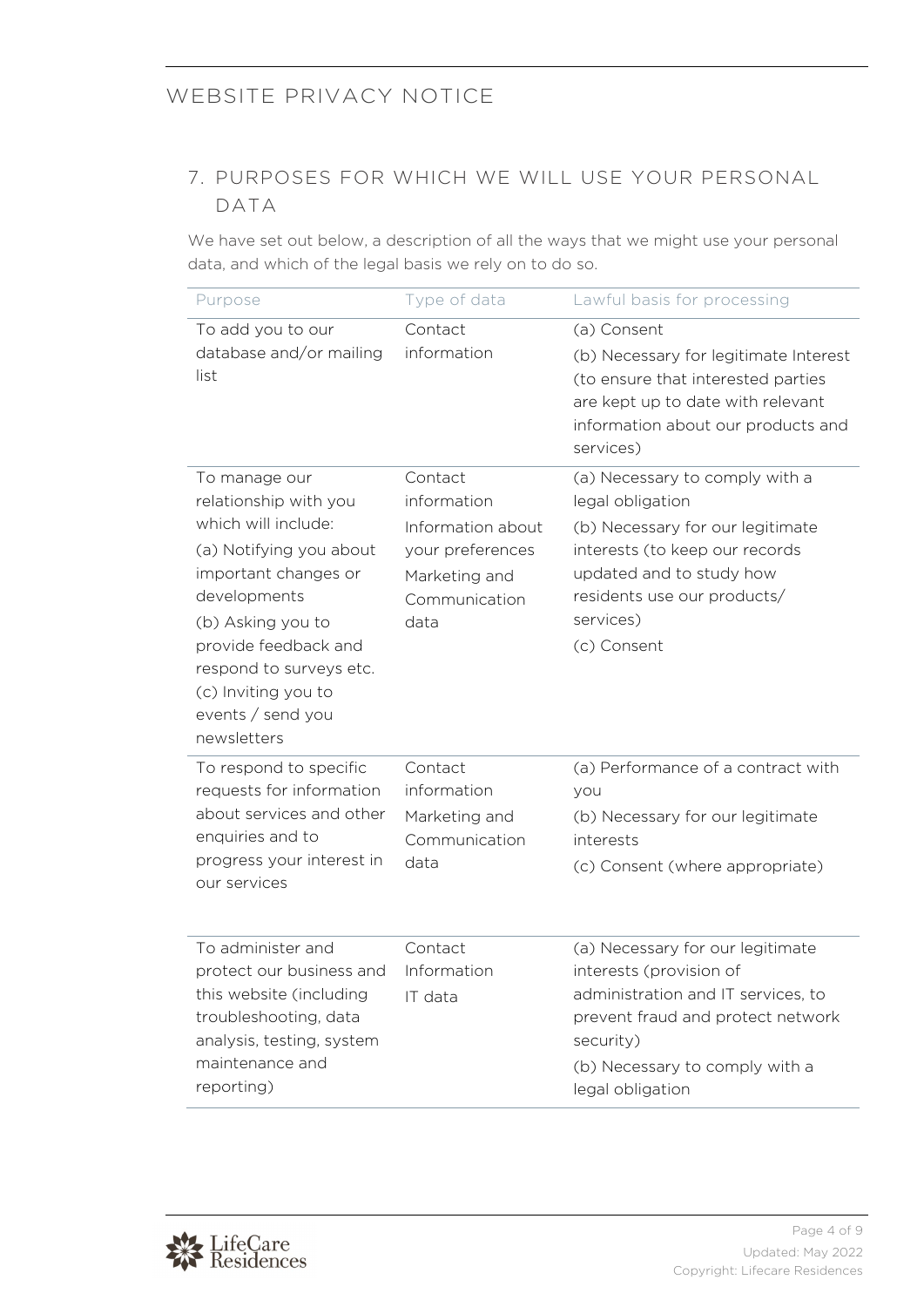| Purpose                                                                                                                           | Type of data                                                                                                                       | Lawful basis for processing                                                                                                                                                                                               |
|-----------------------------------------------------------------------------------------------------------------------------------|------------------------------------------------------------------------------------------------------------------------------------|---------------------------------------------------------------------------------------------------------------------------------------------------------------------------------------------------------------------------|
| To deliver relevant<br>website content and<br>advertisements to you                                                               | Contact<br>information<br>IT data<br>Information about<br>your preferences<br>Usage data<br>Marketing and<br>Communication<br>data | (a) Necessary for our legitimate<br>interests (to understand how<br>residents and prospective residents<br>use our products/services and so<br>that we can improve, support and<br>develop those services)<br>(b) Consent |
| To administer our<br>contract with you (in the<br>case of suppliers)                                                              | Contact<br>information<br>Financial details                                                                                        | Performance of our contract with<br>you                                                                                                                                                                                   |
| To improve our website,<br>products/services,<br>marketing, residents<br>relationships and<br>experiences using data<br>analytics | IT data<br>Usage data                                                                                                              | Necessary for our legitimate<br>interests (to improve user<br>experience, to identify prospective<br>residents, to keep our website<br>updated and for training and quality<br>purposes)                                  |
| To make suggestions<br>and recommendations<br>about other goods or<br>services that may be of<br>interest to you                  | Contact<br>information<br>IT data<br>Information about<br>your preferences<br>Usage data                                           | (a) Consent<br>(b) Necessary for our legitimate<br>interests (to develop our<br>products/services and grow our<br>business)                                                                                               |

Some of the above grounds for processing will overlap and there may be several grounds which justify our use of your personal information.

### 8. MARKETING

We strive to provide you with choices regarding certain personal data uses, particularly around marketing and advertising. If you wish to update the nature of your consent or your communication preferences, please contact us.

You will receive marketing communications from us if you have provided us with your specific and informed consent to receiving such marketing and, in each case, you have not opted out of receiving that marketing.

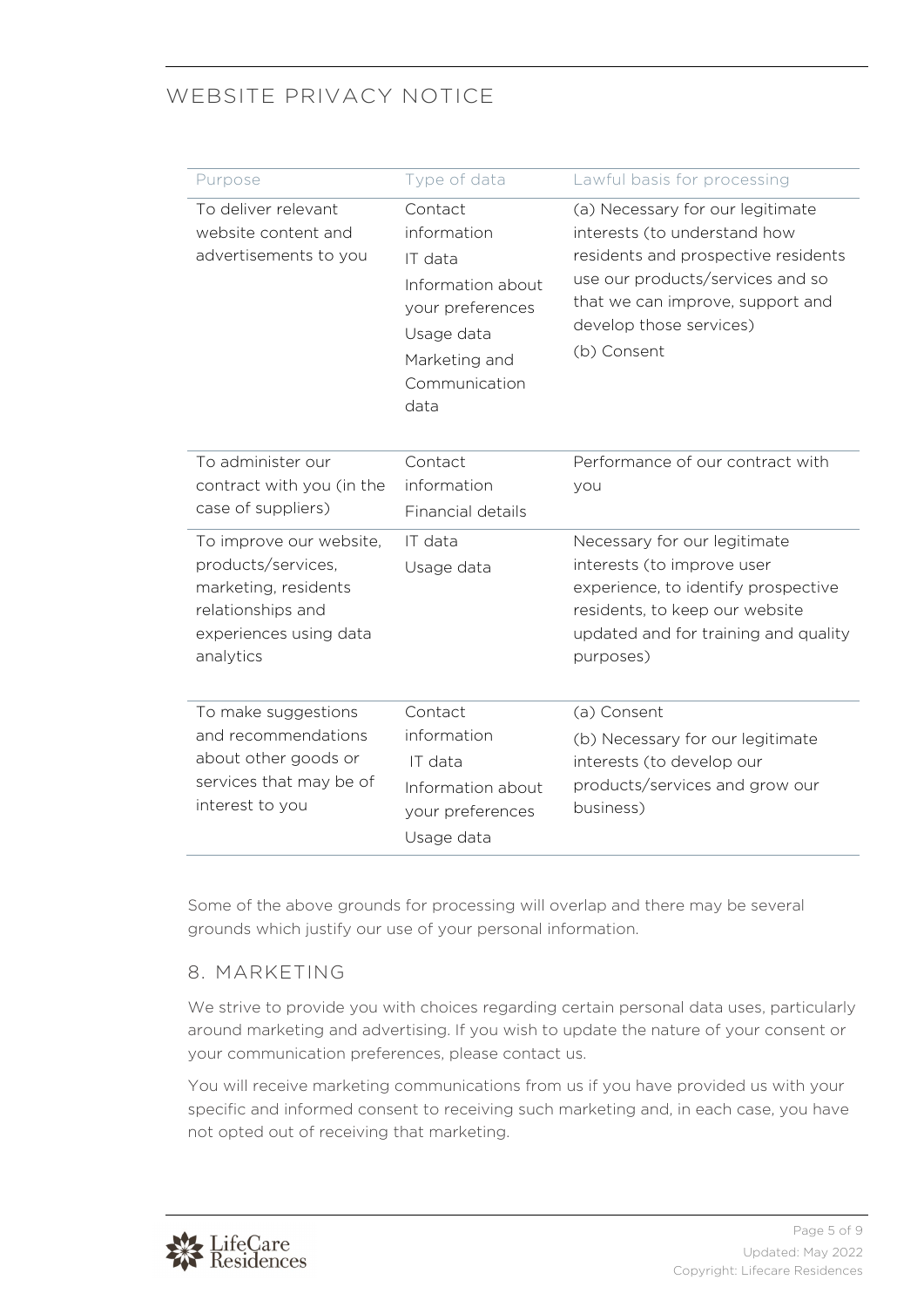### 9. OPTING OUT

You can ask us or third parties to stop sending you marketing messages at any time by emailing info@lcr.uk.com or by clicking on the link to unsubscribe in any email alerts sent to you.

## 10. CHANGE OF PURPOSE

We will only use your personal data for the purposes for which we collected it, unless we reasonably consider that we need to use it for another reason and that reason is compatible with the original purpose.

If we need to use your personal data for an unrelated purpose, we will notify you and we will explain the legal basis which allows us to do so.

### 11. SHARING YOUR PERSONAL DATA

We may have to share your data with third parties, including third-party service providers and other entities in our group for the purposes set out in the table above. We require third parties to respect the security of your data and to treat it in accordance with applicable Data Protection law.

We may transfer your personal information outside the EU.

If we do, you can expect a similar degree of protection in respect of your personal information.

### Why might you share my personal information with third parties?

We will share your personal information with third parties where required by law, where it is necessary to administer the working relationship with you or where we have another legitimate interest in doing so.

### Which third-party service providers process my personal information?

"Third parties" includes third-party service providers (including contractors and designated agents) and other entities within our group.

The following third-party service providers may process personal information about you for the following purposes:

- Marketing agencies/consultants for the purposes of marketing campaigns and/or market research.
- Providers of data analytics services to help us with compiling statistical or demographic data.
- IT service providers for trouble shooting, system maintenance and IT issues.
- Professional advisers (e.g. auditors, tax advisers, lawyers) as required to enable them to provide professional services to us to allow us to comply with our legal and regulatory requirements.

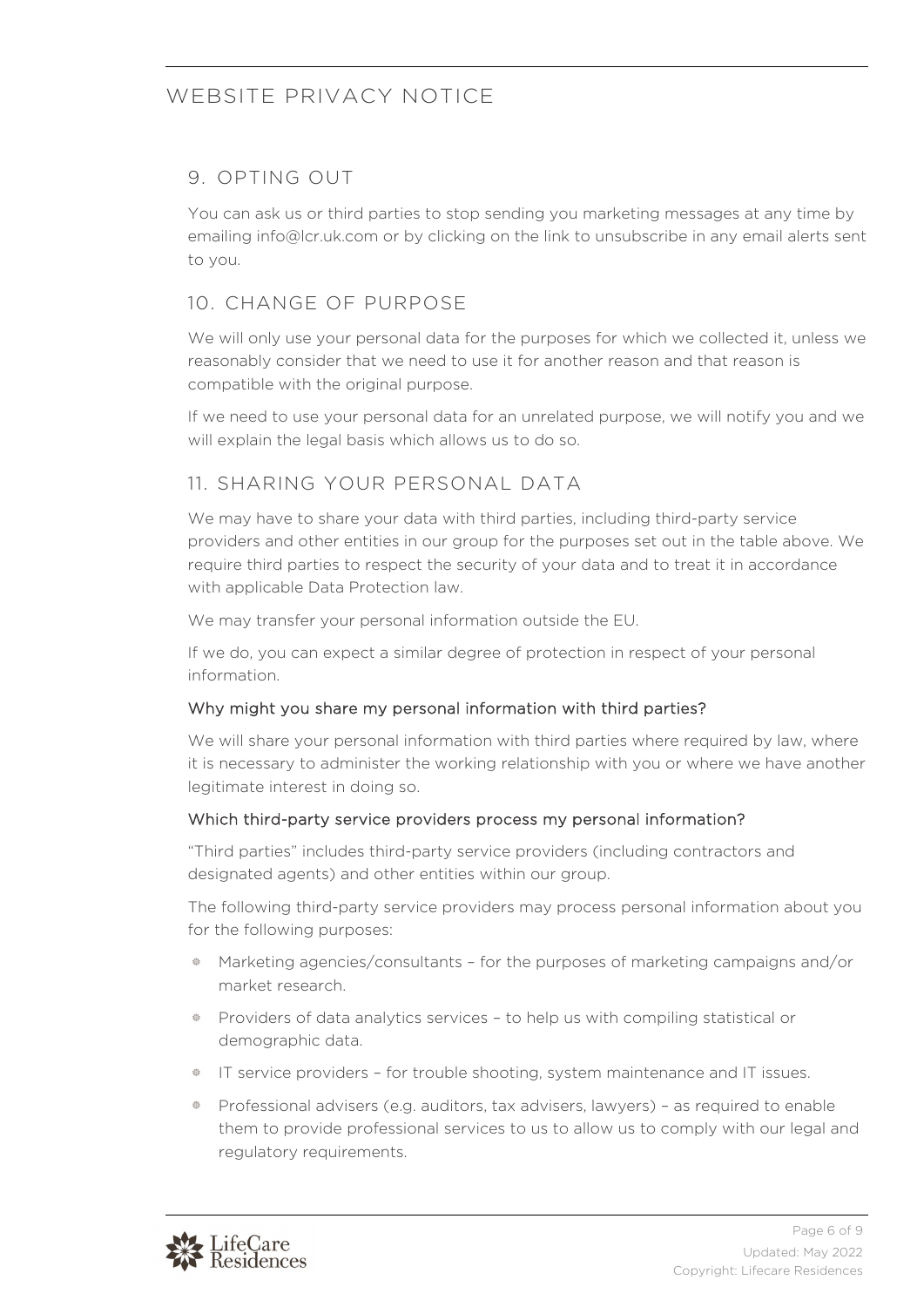Telephone tracking services to track telephone calls from specific ads across a 器 variety of media channels.

#### How secure is my information with third-party service providers and other entities in our group?

All our third-party service providers and other entities in the group are required to take appropriate security measures to protect your personal information. We do not allow our third-party service providers to use your personal data for their own purposes. We only permit them to process your personal data for specified purposes and in accordance with our instructions.

When might you share my personal information with other entities in the group?

We will share your personal information with other entities in our group as part of our regular reporting activities on company performance, in order to identify, confirm and/or reconcile lists of prospective residents, in the context of a business reorganisation or group restructuring exercise, for system maintenance support and hosting of data.

#### What about other third parties?

We may share your personal information with other third parties, for example in the context of the possible sale or restructuring of the business. We may also need to share your personal information with a regulator or to otherwise comply with the law.

## 12. DATA SECURITY

We have put in place appropriate security measures to prevent your personal data from being accidentally lost, used or accessed in an unauthorised way, altered or disclosed. In addition, we limit access to your personal data to those employees, agents, contractors and other third parties who have a business need to know. They will only process your personal data on our instructions, and they are subject to a duty of confidentiality.

We have put in place procedures to deal with any suspected personal data breach and will notify you and any applicable regulator of a breach where we are legally required to do so.

### 13.DATA RETENTION

#### How long will you use my personal data for?

We will only retain your personal data for as long as necessary to fulfil the purposes we collected it for, including for the purposes of satisfying any legal, accounting, or reporting requirements.

To determine the appropriate retention period for personal data, we consider the amount, nature, and sensitivity of the personal data, the potential risk of harm from unauthorised use or disclosure of your personal data, the purposes for which we process your personal data and whether we can achieve those purposes through other means, and the applicable legal requirements.

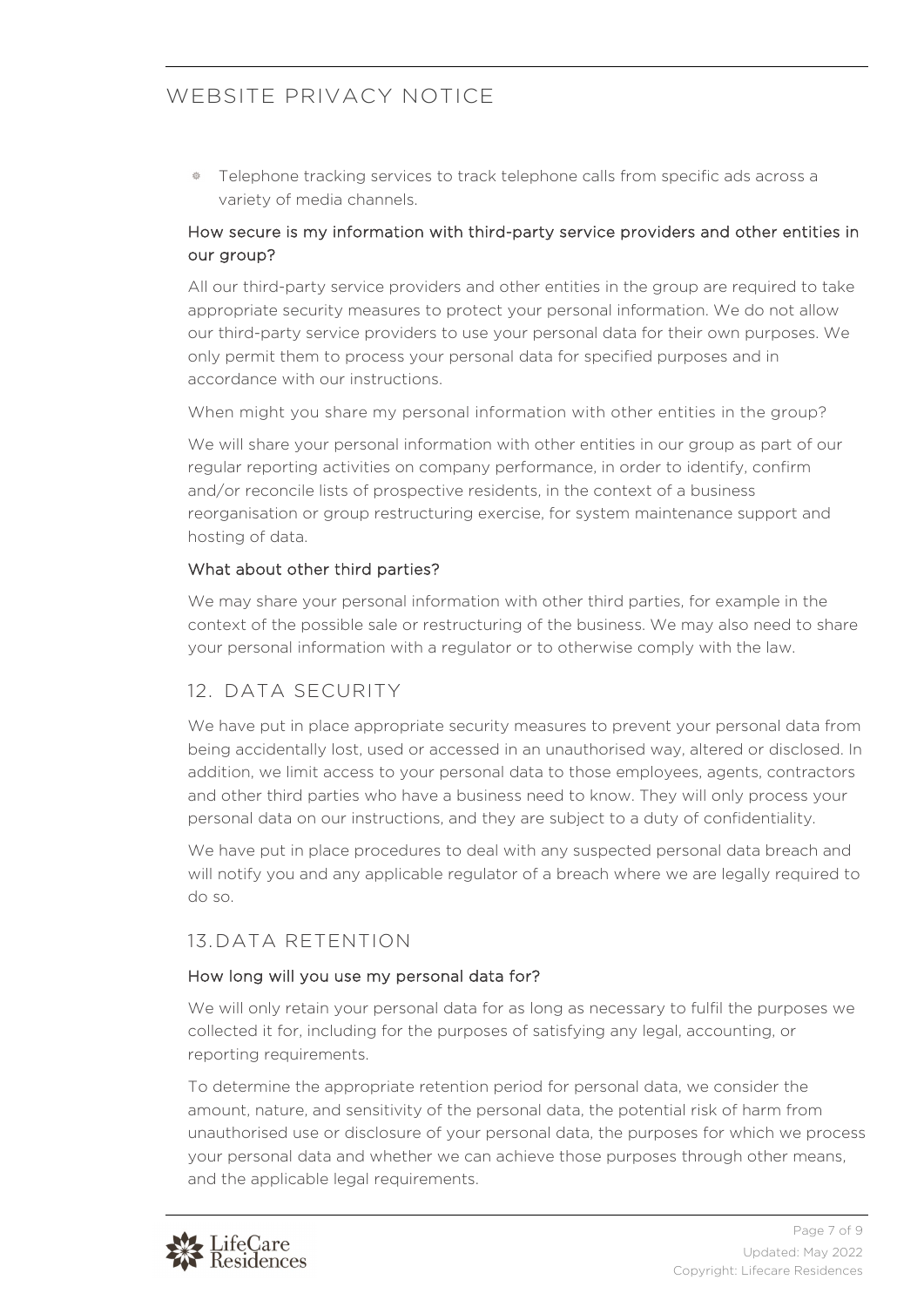By law we have to keep basic information about our residents (including Contact details and financial data) for six years after they cease being a resident for tax purposes and seven years as required by the Care Quality Commission (CQC).

In some circumstances we may anonymise your personal data (so that it can no longer be associated with you) for research or statistical purposes in which case we may use this information indefinitely without further notice to you.

### 14.WHAT RIGHTS DO I HAVE ABOUT THE USE OF MY PERSONAL DATA?

You have certain rights regarding our use of your personal data under the UK GDPR.

We have listed below the rights you have over your personal data and how you can use them. (Please note that these are subject to restrictions, exemptions, and may only apply to certain types of information or processing).

- We need your consent for some of the ways we use your personal information. You can remove that consent at any time.
- The right to access the personal data we hold about you through a subject access request.
- The right to be informed about our collection and use of your personal data.  $\frac{1}{2} \frac{d\mathbf{x}}{d\mathbf{x}}$
- The right to have your personal data rectified if any of your personal data held by us is inaccurate or incomplete
- 器 The right to be forgotten, you can ask us to delete some of your information.
- The right to restrict how we process your information. 盎
- The right to portability, you can ask us to help you move some of your information to other companies.
- You have a right to ask that we provide your information in an easily readable format to another company.
- The right to ask us to stop using your information, but only in certain cases.

You also have a right to object to us processing your information in certain circumstances. You can ask us to stop processing your information at any time. In certain circumstances we may not be able to do this or may not be required to do this. For example, if there are outstanding contracts between us, if we required by law to keep the information or if the information is relevant to a legal dispute then we may not stop processing your information.

### 15.SUBJECT ACCESS REQUESTS

You will not have to pay a fee to access your personal data (or to exercise any of the other rights). However, we may charge a reasonable fee if your request is clearly